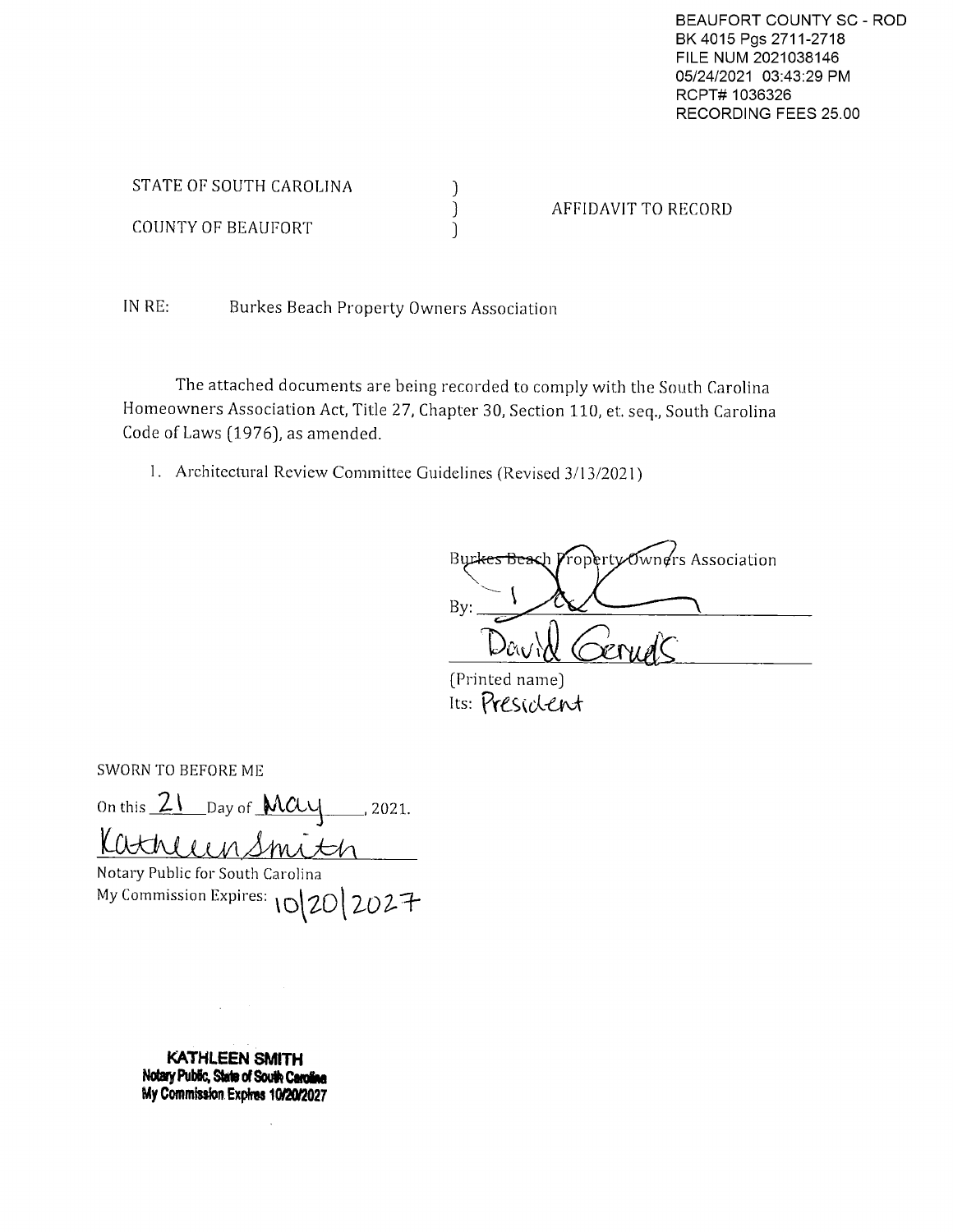# **Guidelines**

## **1. SITE:**

- **a) No chain link fences**
- **b) All fences and exterior walls need ARC approval**
- **c) No construction of fences on property lines**
- **d) Enclose or screen all outdoor showers, trash cans, A/C and pool equipment. Pool equipment can be placed inside a service yard.**
- **e) Need ARC landscape approval. Should be materials consistent with local foliage. Landscape professional encouraged.**
- **f) Access driveways off streets only … not Burke's Beach Road**
- **g) Two parking places for owners and two for guests (4/lot) minimum (two may be enclosed.**
- **h) Site must be graded to allow water to run to the community storm water system**

## **2. POOLS:**

- **a) Pool, spas and deck area plans must be submitted and approved.**
- **b) Pools must conform with approved architectural design.**
- **c) Pools must have landscape screening, and if fences are required, they must be permanent, nature blending, visually attractive and must coordinate with the design of the house.**

### **3. EXTERIOR MATERIALS:**

- **a) Materials need to change at interior corners**
- **b) Materials should require minimum maintenance**
- **c) No reflective glass, no vinyl … unless approved**
- **d) Natural materials (brick, wood, stucco) are preferred to synthetic materials.**
- **e) Underside of houses must be screened (or enclosed)**

### **4. ROOF CONSTRUCTION:**

**Primary roof form slopes between 6 in 12 and 9 in 12 preferred.** 

**Dormers, walk out balconies, windows walks, cupola vents and chimneys encouraged. Aluminum roof vents are discouraged and, if required, need to be painted to blend with the roof. Roof materials may be wind resistant architectural asphalt shingles 300 lbs. / sq or greater, slate, terra cotta roof tiles, cement roof tiles or corrugated metal (with finish to resist rust and color deterioration).**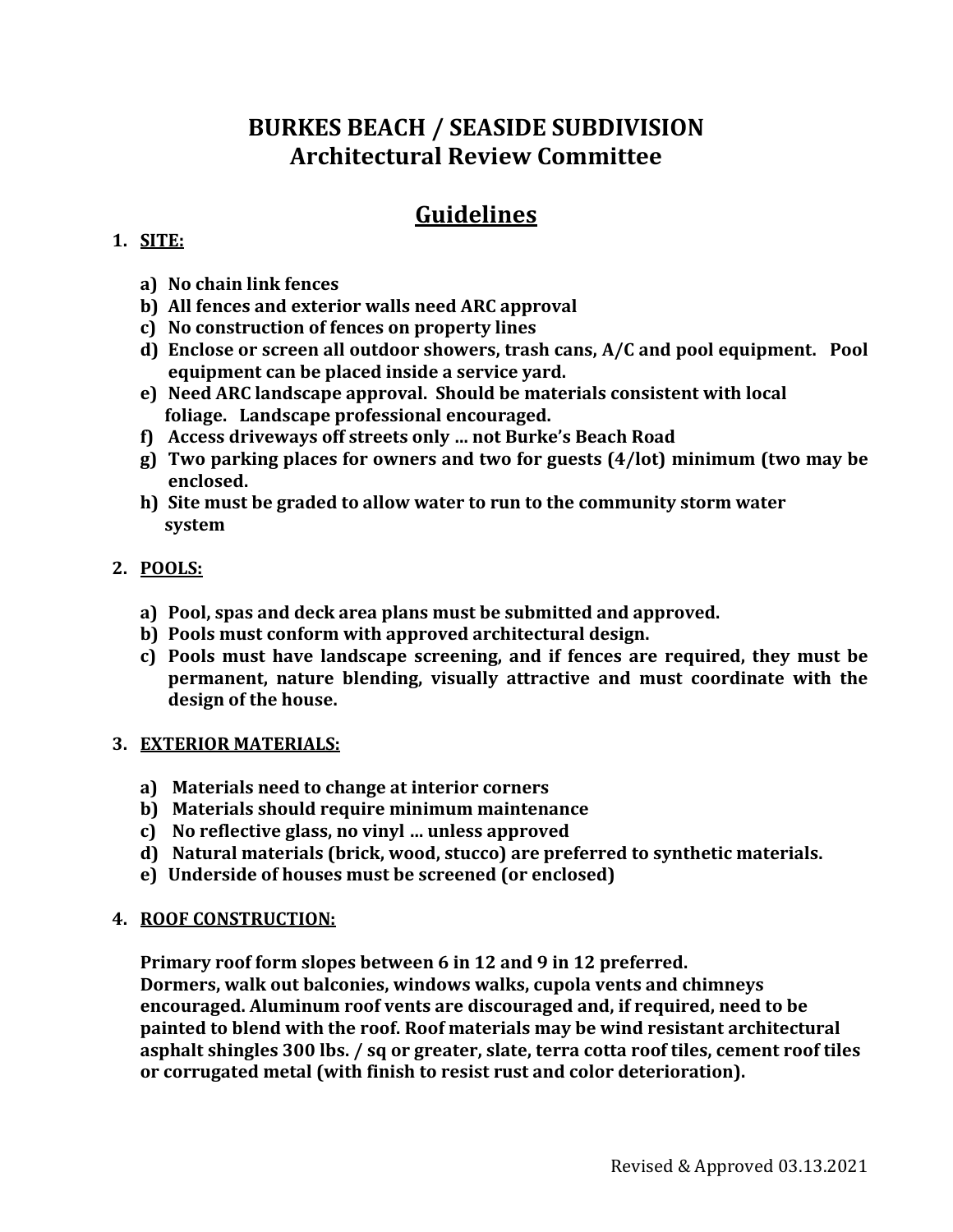## **Page 2**

### **5. PREFERRED MATERIALS & PROCEDURES:**

- **a) A preferred list of construction assemblies and materials should be consulted before plans are submitted (i.e. railings, steps, dormers).**
- **b) See "Architectural Guidelines – Structure" packet**

### **6. LOT COVERAGE & TREE PROTECTION:**

- **a) Open Space required (homes should not touch all building limits for more than 60% of total boundary).**
- **b) Setbacks, Side and Rear yards as required by Covenants**
- **c) Tree and plant removal. Trees may be removed in building areas. Every effort should be made to protect and preserve specimen trees outside building area. Any tree 12 inches in diameter (at breast height / approximately 4 feet high) shall be replaced with a specimen(s) of like species, and at a ratio of two inches of replacement to 4 inches of removal. Trees in setback buffers shall not be removed, except for access to the lot.**

#### **7. SIGNAGE:**

**a) Homes must have a house number. We will have a standard neighborhood small wooden post in front yards with house number. Details will be provided.**

#### **8. MAILBOX:**

**a) New constructions will have a standard neighborhood mailbox design. Information will be given when requested by permanent home owners.**

#### **9. MISCELLANEOUS:**

- **a) Construction traffic must be parked or positioned to leave adequate passage for residents and emergency vehicles at all times.**
- **b) There is to be no parking at neighboring properties, without approval of the ARC**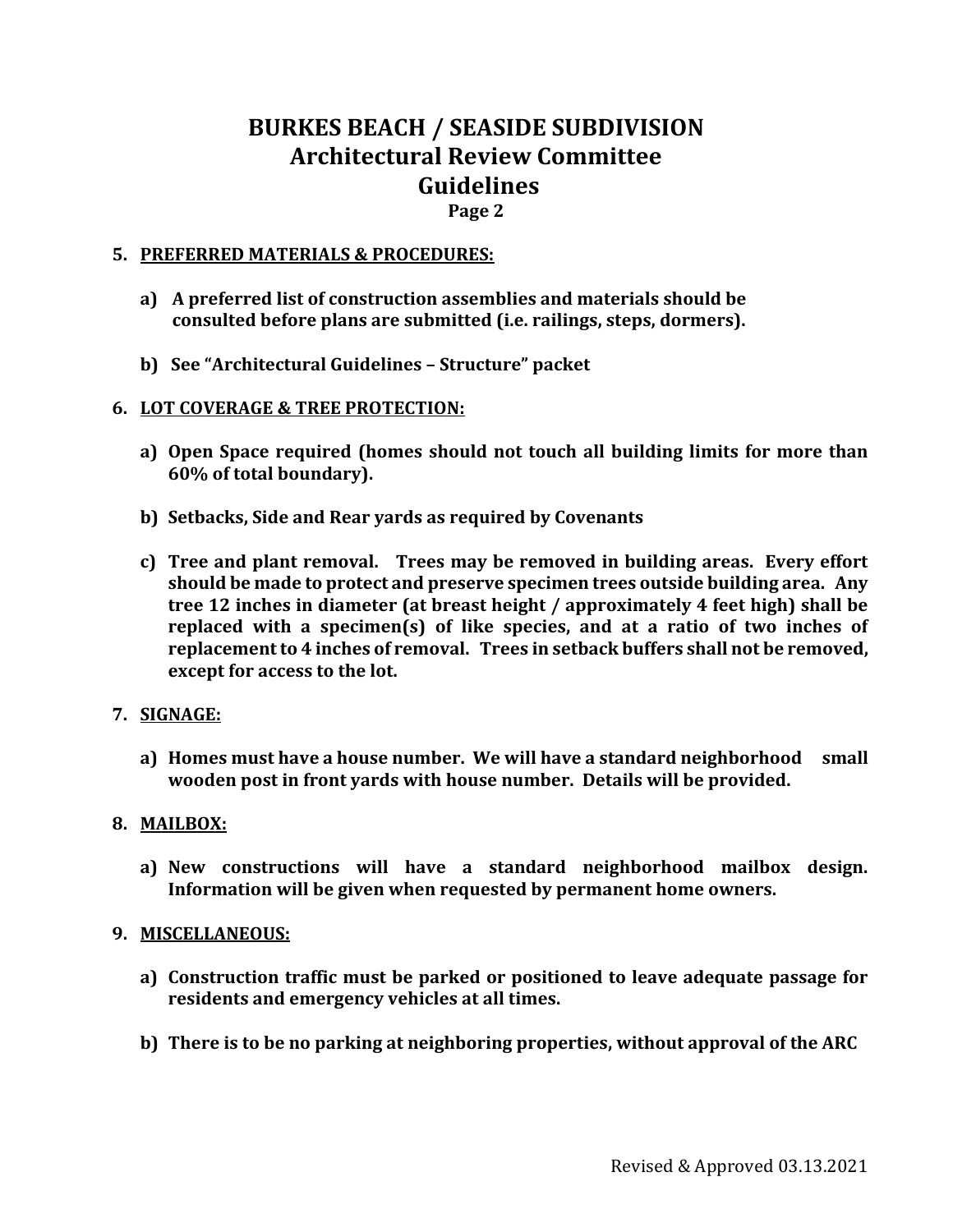### **Page 3**

- **c) Dumpsters must be placed on the property of the permit and not on common property**
- **d) Exterior renovations and new build construction may not be undertaken between June 1 and August 31. This policy can be appealed to the ARB Board for consideration on an emergency basis.**
- **e) Work is permitted between 7am and 7pm Monday—Saturday. NO work on Sundays or following holidays: New Years, Easter, Memorial Day, Fourth of July, Labor Day, Thanksgiving and Christmas.**
- **f) Worksite and dumpster area is to be cleaned up daily.**
- **g) ARB may assess homeowners for the expense incurred in cleaning streets, and lots, or for policing abandoned structures, should this become necessary.**

#### **10.VARIANCES:**

**a) A variance request, required for a unique site condition, must be filed no later than final design submittal. Once the variance request has been received, the ARC will make a preliminary decision as to whether or not the request may be granted.**

#### **11.DECKS, TERRACES, PATIOS AND PORCHES:**

**a) Decks, terraces, patios, and screened porches should be designed as an integral part of the architecture of the main structure, using compatible materials in both color and texture. If aluminum trim is used, it must be dark screen colored and only used around the perimeter of the screened opening.**

#### **12.EXTERIOR LIGHTING:**

- **a) Exterior and security lighting must be installed so that neighboring properties and street traffic are unaffected by the glare.**
- **b) The design and location of all exterior and landscape lighting shall be indicated on the site plan and the landscape plan. The property owner is advised that all elements including lampposts that are installed in the utility easement (which is a 10 foot wide easement located inside the front and side right –of-way or property line) are installed at the property owner's risk.**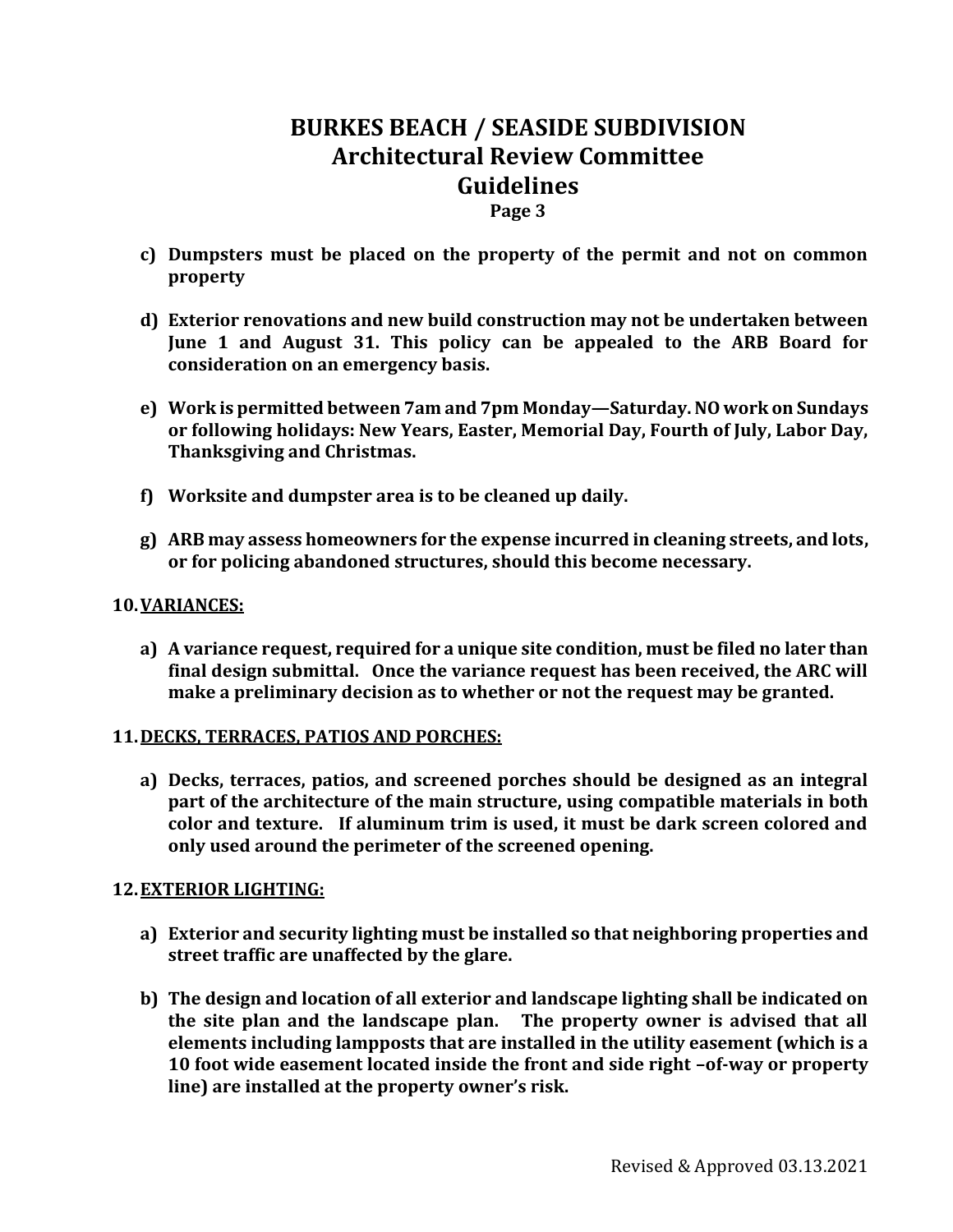### **Page 4**

- **c) Building perimeter lights must be installed to ensure that the source of light is not visible from off the home site, thus recessed soffit lights are preferable.**
- **d) Driveway and walkway lighting must be of the type that is located close to the ground with no more than 180 degree light spread. Cut sheets must be submitted for approval with the landscape plan for all exterior lighting.**
- **e) Landscape lighting should also be subdued. If up-lighting is used, care should be taken to avoid creating a halo or glow in the night sky. Down-lighting should be focused on specific landscape vegetation should be subtle, subdued, hidden from view, and not used for general illumination purposes.**
- **f) COLORED LIGHTING IS NOT ALLOWED for landscape lighting. Temporary holiday lighting is excluded.**

#### **13. PROPANE TANKS:**

- **a) Propane tanks, 60 gallon or more, must be buried underground and located no closer than 5 feet to the property line.**
- **b) Propane tanks, of less than 60 gallon, including 100 lb. exchange units, may be installed above ground but must be hidden from view by enclosures or year round screening shrubs.**
- **c) All propane tank installations must comply with the current NFPA documents administered by the State Fire Marshall.**

#### **14.FOUNDATION PLAN:**

**a) No more than 4' of foundation should be exposed around a home as measured from the finished grade to the first-floor level. High foundation walls will require careful architectural and landscape treatment to help soften their height and massiveness. All openings in the foundation wall are to be louvered. The amount of louver openings in the foundation wall must be less than 40% of the wall area.**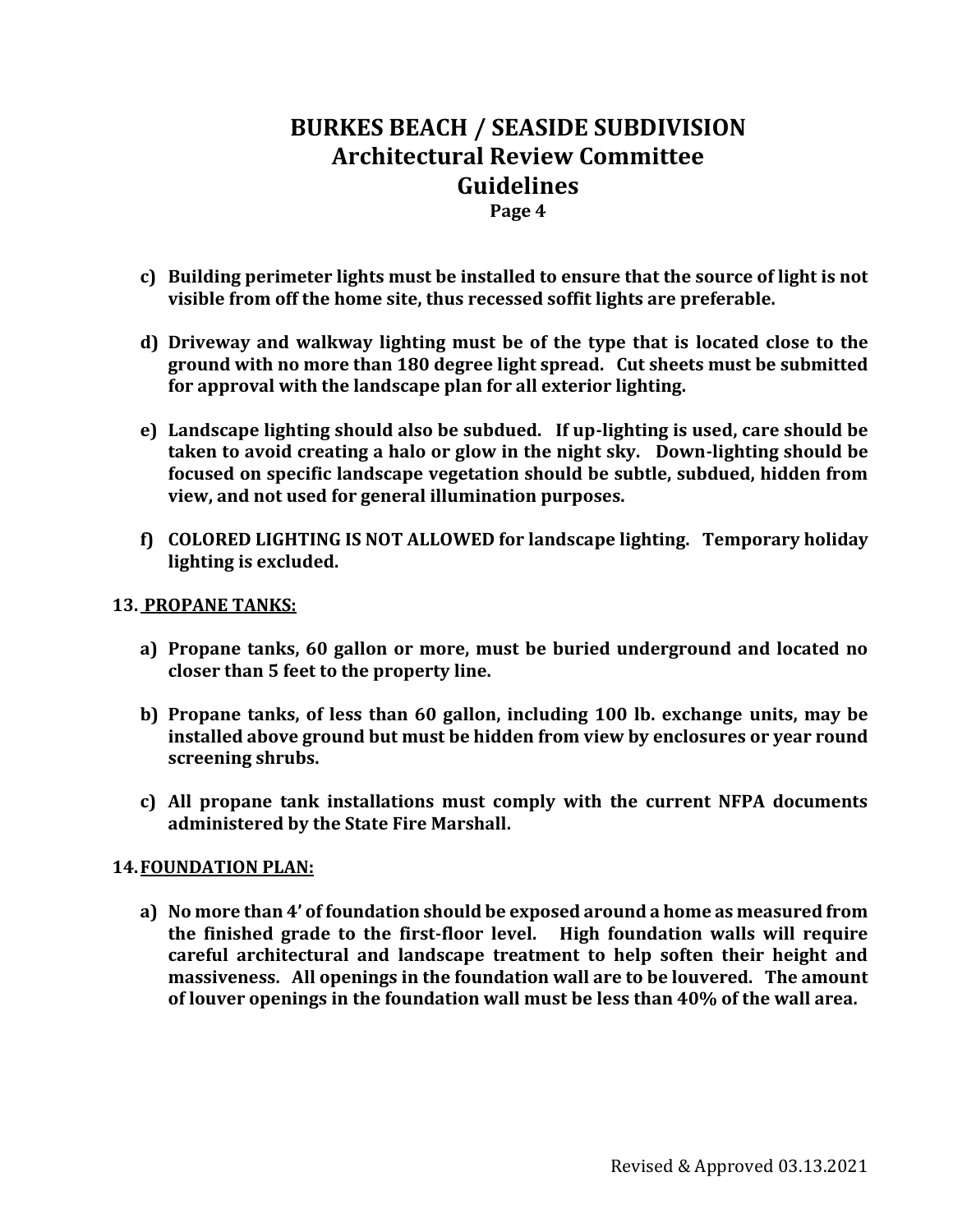**Page 5**

### **15. LANSCAPING:**

**The ARC recommends the property owner select a landscape professional familiar with the soil and growing conditions of the area. The landscape architect should advise the homeowner of the type of soil and the effect on the landscape plan.**

- **a) Landscape plans must be submitted at the time of framing. Landscape plans must be approved before landscaping starts. Landscaping must be completed before final inspection of the property is performed. All landscaping must be complete prior to occupancy of the home.**
- **b) The landscaping plan should contain all the vital information from the previously approved site plan and will show existing plants and trees and will indicate trees to be removed. Landscape plants/materials schedule is to be on the plan itself and is to show number of plants, botanical name, common names, species, container size, spread, height, and spacing at installation.**
	- **i. House/deck/garage/service yard/ mechanical platform and foundation walls are to be fully/heavily landscaped on all sides. Foundation and service yard plants must provide a minimum of 50% height and width coverage at installation. Depending on the height of the foundation, plant size and spacing requirements will vary to assure that effective screening is provided.**
	- **ii. Garage entry, parking areas, and pool areas are to be fully/heavily screened from the street and adjoining properties with tall/full evergreen screening type plants to provide effective screening immediately upon installation.**
	- **iii. Property line utility service boxes must be screened with evergreen landscaping yet provide reasonable access by the utility companies.**
- **c) All improvements, including landscaping, in street rights-of-way must be approved by the ARC. The homeowner's entire yard must be grassed (sod) unless a natural area of the property is approved by the ARC. Property owners are responsible for landscaping and maintenance of landscaping from property line to the roadway.**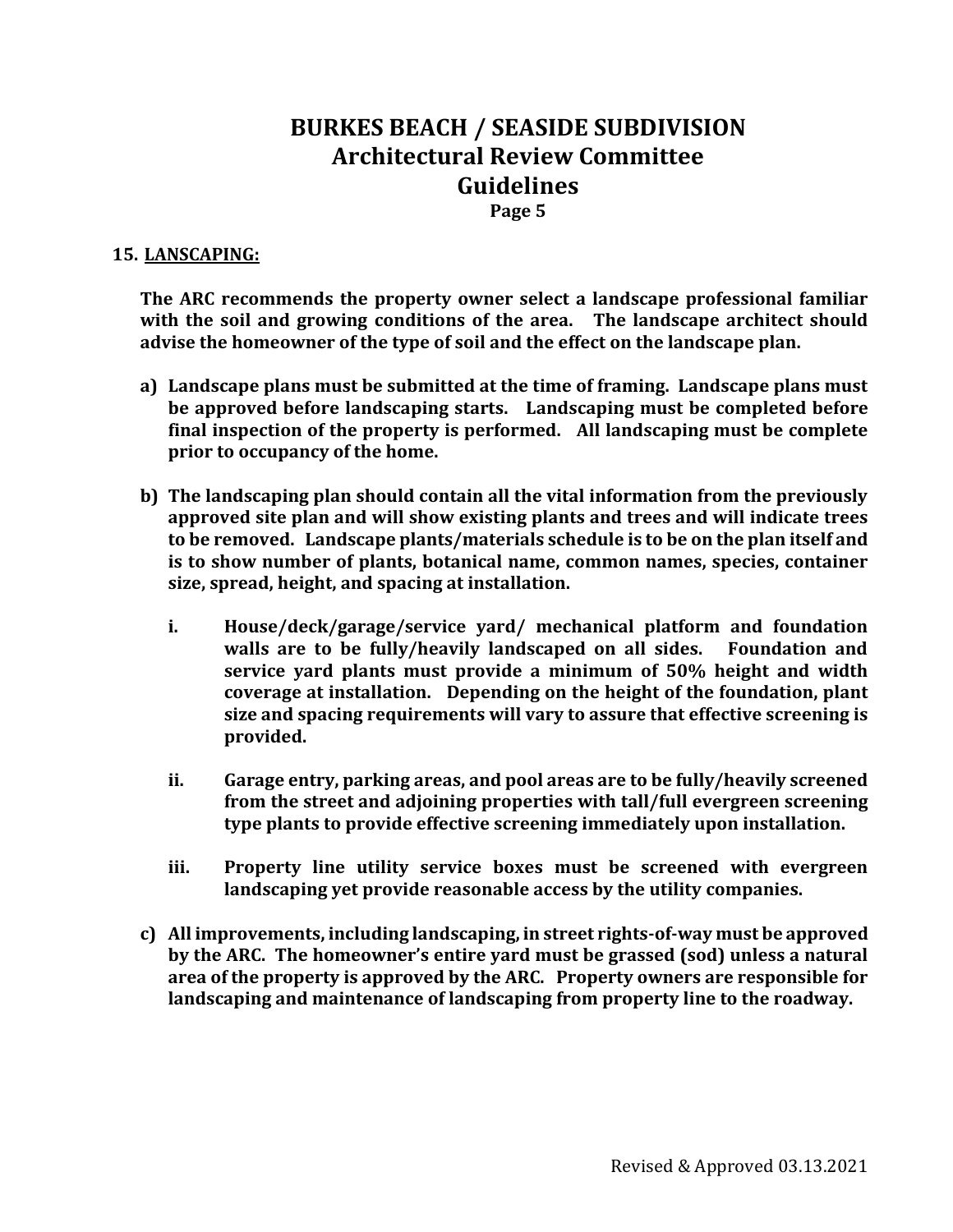#### **Page 6**

- **d) A landscaping plan that uses rock or crushed rock as a predominant element will not be accepted.**
- **e) Use of mature/well established plant material (existing and/or new) is strongly encouraged. The use of native materials, including deer resistant, drought resistant, winter hardy plant varieties, is encouraged. Winter hardy/evergreen plants are to be used for foundation and screening/buffering purposes.**
- **f) Planting design:**
	- **i. A simple massing of plant materials is generally the most effective method of creating a successful planting scheme. Lawn areas are encouraged in open areas around homes where sunlight is available for a good portion of the day. Otherwise, wooded areas should be preserved and enhanced by the selective introduction of ground cover and edge planting. Plant material berms, fences, and walls should also be incorporated into the design of outdoor spaces for functional use such as to provide screening and privacy.**
	- **ii. Leaving "natural" areas may be appropriate and acceptable in some cases, but owners are cautioned that these areas must be maintained (cleaned, pruned, weeds/vines removed) and not left to grow wild. Natural does not mean unkempt.**
	- **iii. At driveway entrances, for reasons of safety, no planting that obstruct sight lines shall be permitted.**
	- **iv. Landscaping at the rear corners of a lot shall not impede the view corridor of the neighbors.**
- **g) No hardwood tree with a trunk diameter measuring 6: or more at a distance of 4' above ground level or pine tree with a trunk diameter measuring 24" or more shall be removed, or effectively removed through damage, without written approval by the ARC.**
- **h) The cutting or trimming of any vegetation outside of an Owners' property line is strictly prohibited.**